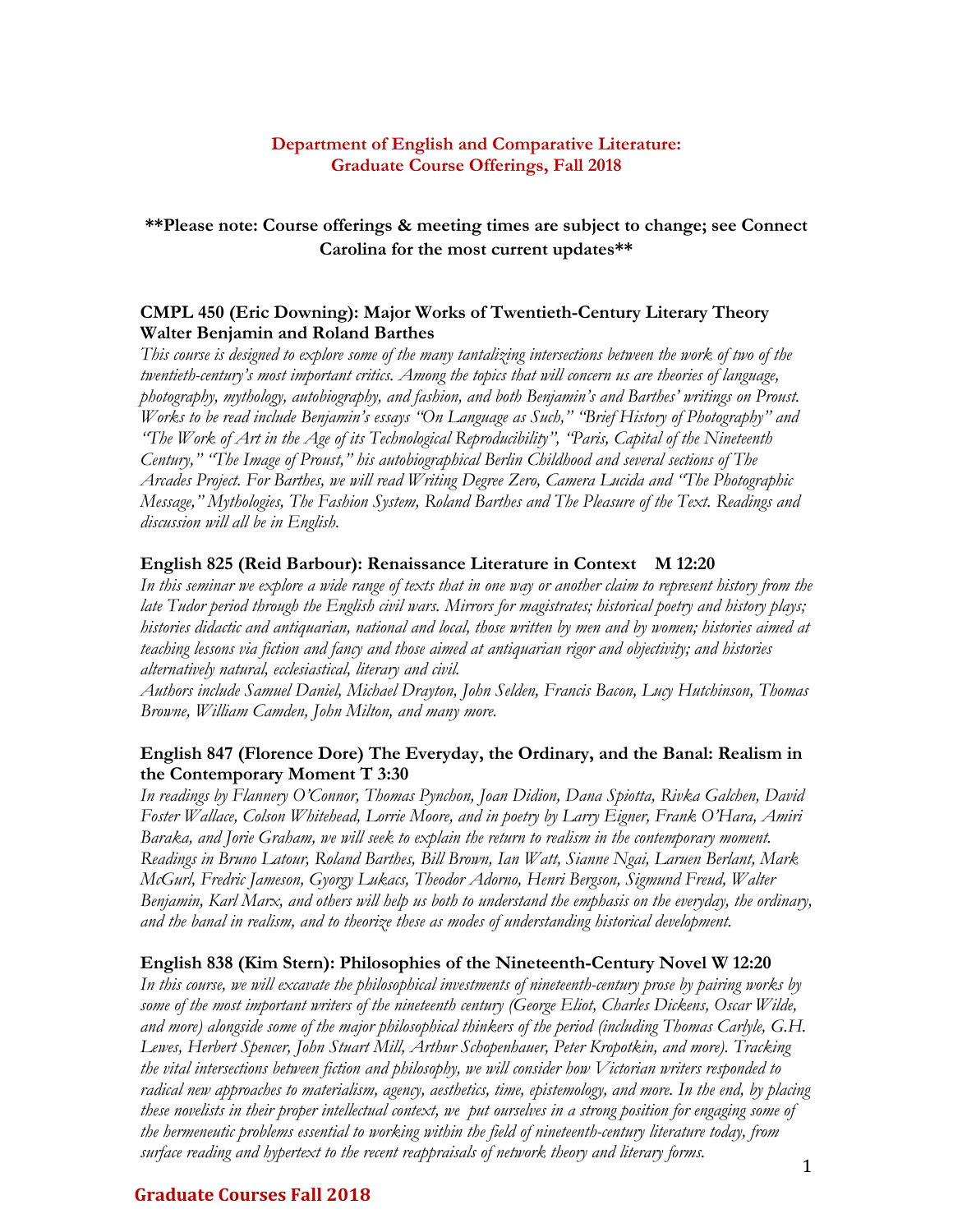### **English 861 (Matt Taylor) Varieties of Posthumanism R 3:30**

*Although the posthuman is frequently associated with current or near-future technologies, the idea that we might benefit from expanding the boundaries of our bodies is both centuries-old and inclusive of a range of traditionally technophobic discourses, from aesthetic romanticism and transcendentalism to deep ecology, affect theory, and the new materialisms. With this broad definition in mind, our course will survey major statements in posthumanist literature, film, digital media, and philosophy from the nineteenth through the twenty-first centuries; touch on posthumanism's relation to such fields as animal studies, biopolitics, critical race theory, STS, Anthropocene studies, postcolonialism, and the environmental humanities; reflect on posthumanism's political and ethical implications; and ask what futures, if any, the posthuman might have.* 

*Readings likely will include selections from: Jane Bennett; Mel Chen; Jacques Derrida; Emily Dickinson; William Gibson; Donna Haraway; Werner Herzog; bell hooks; Spike Jonze; Franz Kafka; Stanley Kubrick; H. P. Lovecraft; Richard Powers; STELARC; H. G. Wells; Alexander Weheliye; and Cary Wolfe, among others.* 

## **English 763 (GerShun Avilez): Race, Sex, & Medical Humanities T 3:30**

*This interdisciplinary graduate seminar will explore how questions of race and sexuality impact issues of health, medicine, and illness in 20th century U.S. literature and popular culture. The goal of the course is to offer students tools to analyze literature, make them more familiar with histories of medical experimentation and exploitation, and provide them with the tools to think critically about pressing social issues. Students will also gain a vocabulary and develop for skills working across disciplines. Specific areas covered will*  include suffering  $\mathcal{O}$  pain, death, the family and society, reproduction, mental illness, aging, human subject *experimentation, the doctor-patient relationship, and humor in medicine. In exploring the topics, we will focus on questions of race and ethnicity, and we will concern ourselves primarily, Albut not exclusively, Alwith African American and Latina/o writings. We will also pay close attention to how questions of gender and sexuality emerge prominently in the intersection of race, health, and art. In the process, students will have the opportunity to develop independent research projects that seek to bring together these distinct fields.* 

### **English 786 (Heidi Kim) Introduction to Graduate Study M 9:05**

### **English 844 (Eliza Richards): Seminar in American Literature 1860-1900 M 3:35**

*Studies of nineteenth-century American literature often focus on fiction and non-fiction prose at the expense of poetry, even when poetry was one of the main literary forces of the period. Or, more recently, as the study of the period's poetry has gained in prominence, poetry is studied to the exclusion of fiction. This is so even though the forms intermingled in the period, and even though many prominent writers-Edgar Allan Poe, Ralph Waldo Emerson, Henry David Thoreau, Harriet Prescott Spofford, Elizabeth Stoddard, Frances Ellen Watkins Harper, Paul Laurence Dunbar, and Stephen Crane, for example-wrote both poetry and prose. This course will offer an occasion to compare literary forms and analyze their interactions while locating them within broader literary fields; we will pay attention to the conditions of production and reception that helped give meaning and purpose to literary texts. We will read critical and theoretical work on literary fields and media networks. The class will be organized around a series of case studies centered on different literary fields and drawing on the most recent trends in criticism. These studies may include the following:* 

- *1. Edgar Allan Poe's New York City*
- *2. Dickinson, Emerson, Thoreau and "Nature"*
- *3. Frederick Douglass, William Wells Brown, Frances Ellen Watkins Harper and abolitionism*
- *4. Literature of the Civil War*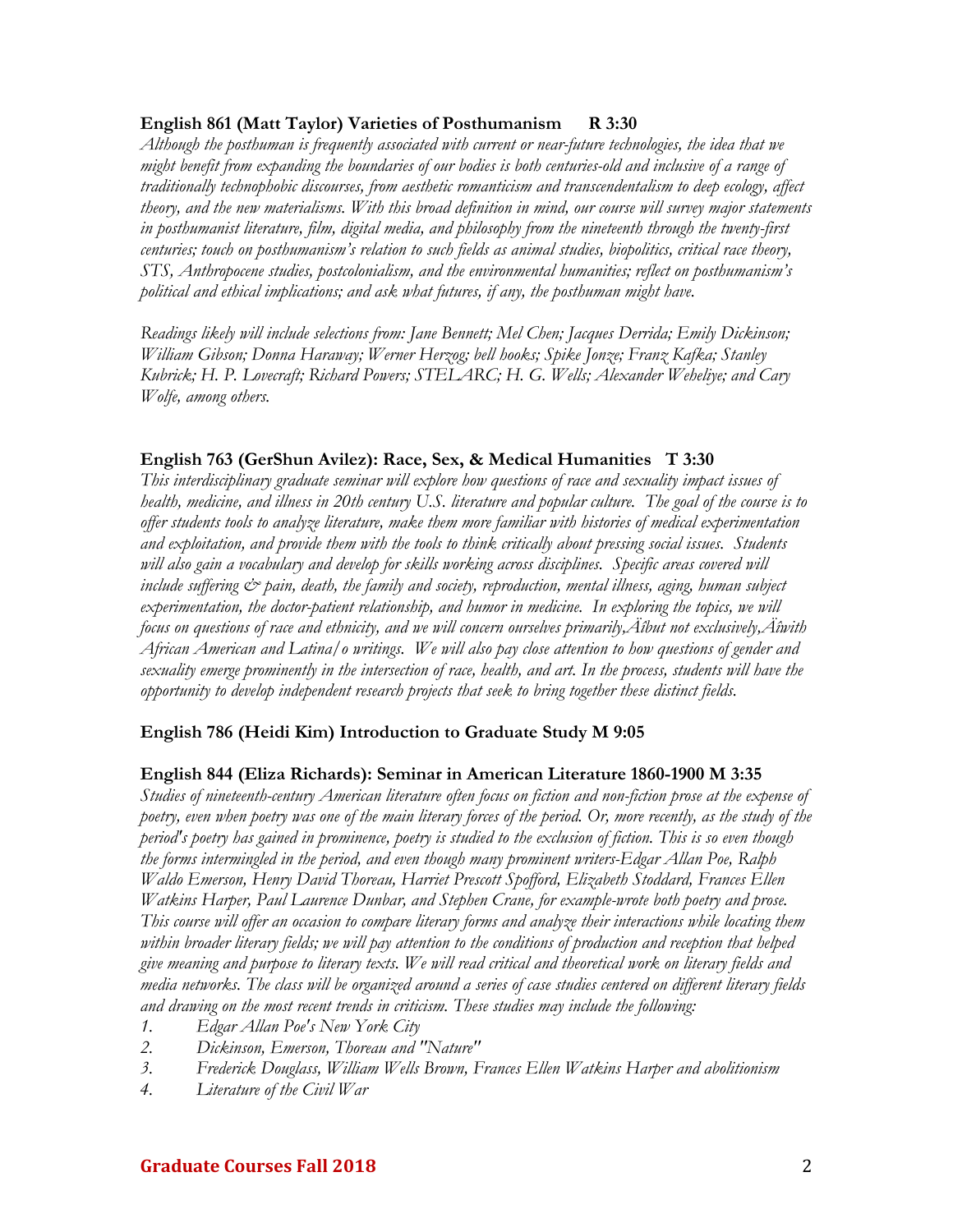*5. The Atlantic Monthly, the rise of "high art" and the turn to realism (Harriet Prescott Spofford, Henry James, W.D. Howells, Henry Wadsworth Longfellow, Paul Laurence Dunbar).* 

## **English 814 (Patrick O'Neill) History of the English Language TR 2:00**

#### **English 831 (Tom Reinert): Jane Austen and 18th-Century Women Novelists**

*This course will set Jane Austen's fiction in relation to that of the 18th-century women novelists who preceded her. We will start out with a few examples of fiction from early in the century, then turn for much of the term to the 1780s and 90s and the novels Austen was reading as she was beginning to write. The last third of the term will focus on Austen herself. We will emphasize close reading, but along the way we will discuss historical and literary contexts, theories of the novel, issues of gender and class, and in general the place of women writers in the 18th-century British literary scene. This course is open to all graduate students in literature, and should be of particular use to students interested in the history of the novel. One research paper. Texts will include the following: Eliza Haywood, Fantomina,'Three Novellas, The History of Miss Betsy Thoughtless; Frances Burney, Evelina; Ann Radcliffe, A Sicilian Romance; Elizabeth Inchbald, A Simple Story; Maria Edgeworth, Belinda; Mary Wollstonecraft, Maria; and Jane Austen, Northanger Abbey, Sense and Sensibility, and Emma.*

#### **English 875 (Jennifer Ho): Critical Race Theory**

*The subject of race continues to be one of the most enduringly divisive and controversial subjects in the United States. And even at the turn into the 21st century, despite the historic election of our first mixed-race African American president and the two terms he served, as a nation we have not developed an adequate and comfortable common ground or common language to discuss, honestly and openly, our concerns, misconceptions, questions, interests, and hopes in terms of race. This seminar will provide a theoretical, historical, and social knowledge on the subject and various discourses on race. We will additionally explore various narratives that reflect the way that Americans represent race in the U.S., especially the concept of racial hybridity, intersectionality, color blind racism, and multiracial identities. Additionally, this seminar will provide practical experience for graduate students in terms of creating lesson plans/discussions about teaching and pedagogy and writing a final research paper for a journal (and hence for potential publication).* 

### **English 580 (Martin Johnson): Independent Cinema and the American South**

*From Gone With the Wind (1939) to Forrest Gump (1994), Hollywood representations of the American South paint the region with the broadest of brushes, relying on stereotypes and mythologies of the region and its people. In this class, we will explore fiction films and documentaries made outside of Hollywood that seek to represent the diversity and complexity of the South. Although our focus will be on contemporary films, we will contextualize recent developments by considering the long history of educational, amateur, independent, avant garde, and documentary film production in the South (George Stoney, Madeline Anderson, Michael Roemer, Jan Millsapps, Elizabeth Barret, Kevin Jerome Everson). We will be particularly interested in films that explore intersectional identities in the contemporary South. Films to be screened or discussed include Mudbound (Rees, 2017); Beasts of the Southern Wild (Zeitlin, 2012); Mississippi Masala (Nair, 1991); Mystery Train (Jarmusch, 1989); Goodbye Solo (Bahrani, 2008); George Washington (Green, 2000); The Three Burials of Melquiades Estrada (Jones, 2005); Daughters of the Dust (Dash, 1991); Bright Leaves (McElwee, 2003); Ruby in Paradise (Nu√±ez, 1993); Southern Comfort (Davis, 2001); Family Name (Alston, 1997); Daughter From Danang (Dolgin & Franco, 2002) and Loggerheads (Kirman, 2005).*

*Assignments include three short response papers, a final research paper, and a class presentation. Graduate students welcome.*